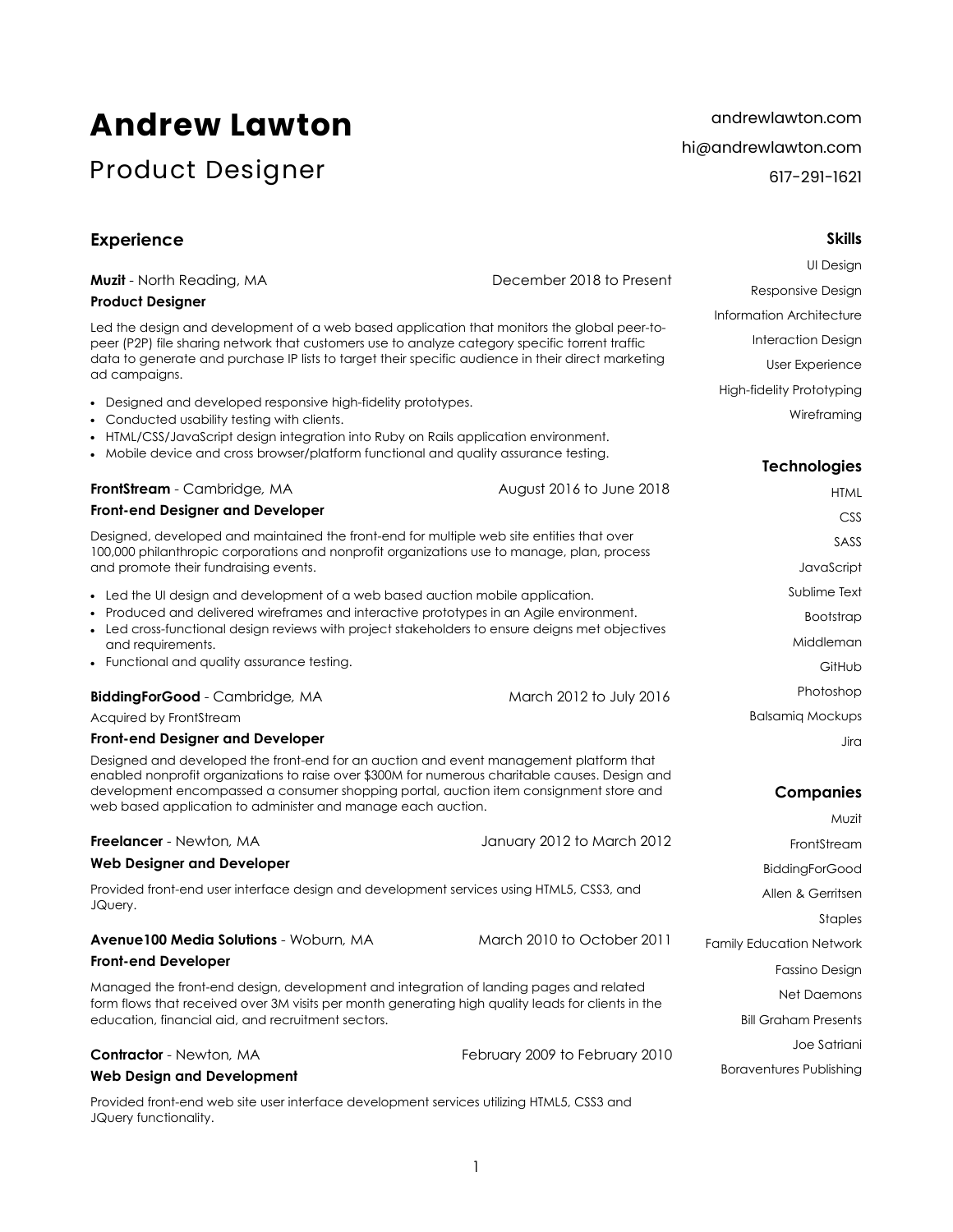# **cMarket Network** - Cambridge*,* MAAugust 2003 to December 2008

# **Web Design Manager**

Designed and developed the front-end for an online auction network that nonprofit organizations used to raise over \$50M. The site design and functionality encompassed multiple web site properties enabling organizations to administer and run online auctions.

### **Learning Network** - Boston, MA January 2000 to May 2003

### **Senior User Interface Engineer**

Managed the generation of standards compliant HTML frameworks and page layouts based on Photoshop comps and detailed requirements documents. Managed two interface engineers who assisted with implementation. Scheduled design production in coordination with product management, technology, editorial, and QA groups to ensure the integrity of the design was maintained.

# **Freelancer** - Watertown, MA **Structure 1999** July 1998 to December 1999

### **Web Designer and Developer**

Provided consulting services including interface design, functional prototypes, HTML and DHTML code generation, image creation and optimization, Java applet and JavaScript implementation.

# **US Web Corporation** - San Francisco, CA August 1997 to May 1998 **Web Developer**

Developed web sites for clients ranging from small businesses to Fortune 500 companies. Implemented user interface based on Photoshop comps. Coordinated graphic designers and developers in the integration of site design, architecture and functionality.

**Freelancer** - San Francisco, CA November 1996 to August 1997

# **Web Design and Development**

Provided user-interface design creation and development services. Clients included Bill Graham Presents, Joe Satriani and the Fillmore Theater.

**Red Fort Technologies** - Palo Alto, CA August 1996 to November 1996

# **Project Manager**

Managed the development of a suite of online children's multimedia educational products. Established product design requirements and database functionality specifications.

# **ISP Networks** - San Francisco, CA August 1995 to July 1996

# **Account Manager**

Provided customer account setup and administration; Internet connectivity marketing and sales; technical support for Mac and Windows; management and maintenance of client domains.

|  |  |  | <b>Dick &amp; Drew Productions</b> - San Francisco, CA |  |
|--|--|--|--------------------------------------------------------|--|
|--|--|--|--------------------------------------------------------|--|

September 1993 to May 1995

# **Co-founder**

Produced, designed and animated a hybrid interactive children's commercial CD-ROM title. Process included market research; competitor analysis; product definition; distribution strategies; focus group and cross-platform testing.

**MicroMentor** - Cambridge, MA November 1987 to July 1993

# **Courseware Developer**

Developed interactive multimedia business learning simulations for Corning, Harvard Business School, Aetna Insurance, Ernst and Young, Holiday Inn, Boston Consulting Group.